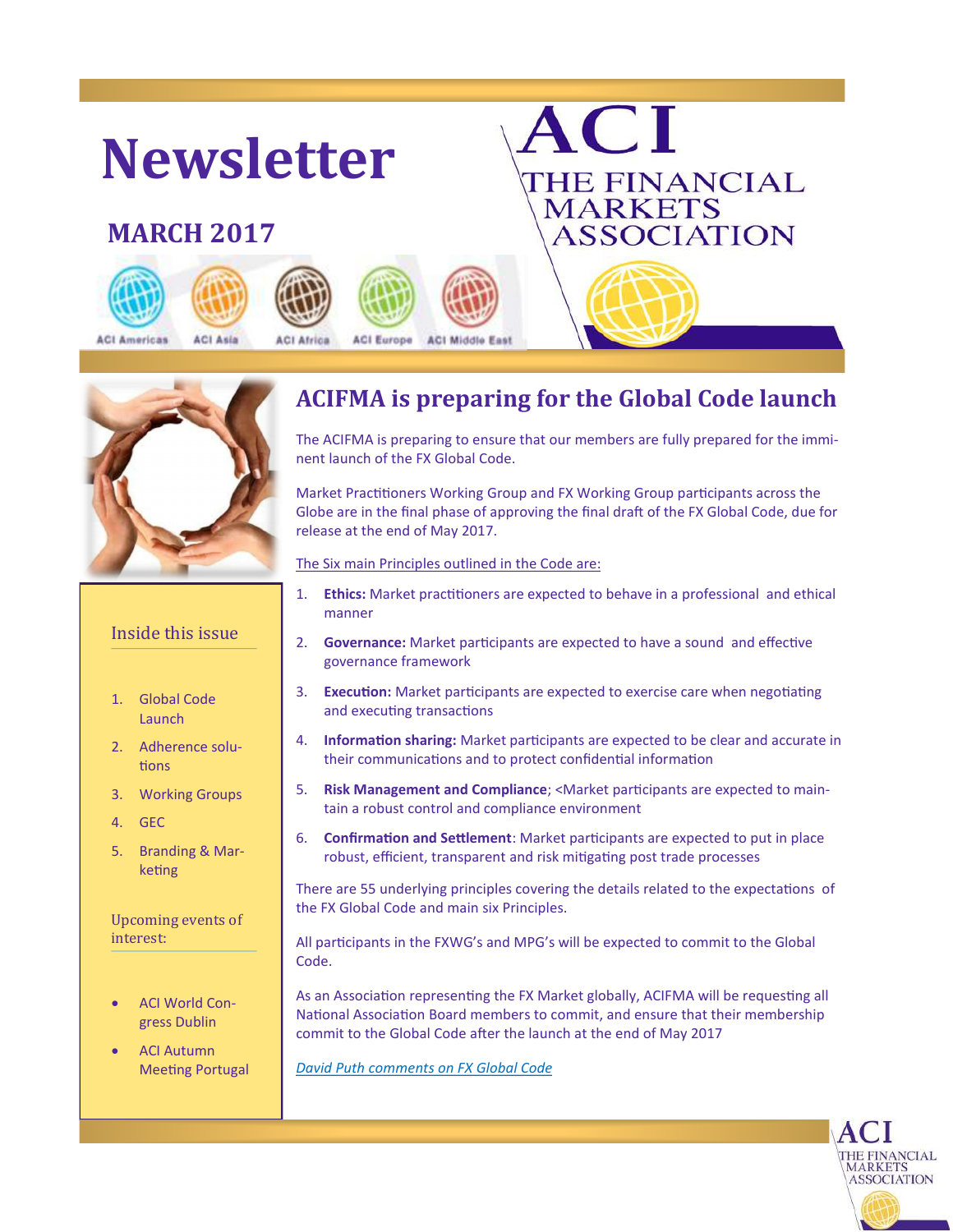## **ACI Working Groups**

These committees are comprised of Experts who support both the Executive Board and Regional ACI's and ensure that the views of the professional community are heard at the highest levels.

### **Committee for Professionalism:**

David Woolcock (Chair for the ACI CFP) is the ACI representative on the FX Global Code MPG. His involvement, post the resignation of Marshall Bailey, continues to provide both the MPG and ACI with sound knowledge and expertise relative to this important project.

The final draft of the FX Global Code has been submitted to the members of the MPG's and FXWG's globally and will thereafter be approved by the BIS Board before final wordsmithing and presentation are completed ahead of the official launch in May 2017.

The only principle still under discussion is Principle 17 in relation to the final wording related to 'last look'.

David has also assigned an intern to do work for ACI, to assist with the mapping of the Global Code principles to the ACI Model Code, and ensuring that any future wording reflecting ACI's position on ethical conduct are in full support of, and reflect the language of the new FX Global Code.



#### **ACI Working Groups:**

- *Committee for Professionalism*
- *MM and Liquidity Committee*
- *FX Committee*
- *Regulatory Working Group*
- *Board of Education*



### **Money Market and Liquidity:**

There has been a code of conduct for MMKT participants in the UK, the NIPS Code. A new MMKT code, currently under review and developed by the UK Money Market Associationsis expected to replace the NIPS Code in the UK in a near future. Franck Hebeisen (ACI France and observer in MMLWG) will liaise with this Working Group to discuss the possible relevance in Europe, and at later stage globally, of a MMKT code of conduct and, if relevant, how to position ACI FMA on this matter.

#### **Foreign Exchange:**

Stephane Malrait (Chair FX Committee) and the ACI FMA FX committee is working closely with the CFP on the coordination with the MPG group on the Global code. He is also an active member of the ECB FXCG (ECB FX Contact Group) looking at similar topics. Together with David Woolcock, he is active in ensuring that ACIFMA is well represented and that we are aware of any developments that may affect our market participants globally, specifically in FX

### **Regulations:**

Christine Habel (Chair RWG) confirms that most institutions are now preparing to implement measures to comply with the regulatory reforms that come into effect in 2018—MiFID II remains the key regulation that will most impact internal compliance and reporting. Christine is monitoring these implications closely and continues to give ACIFMA valuable insight regarding the impacts of these regulatory reforms and any issues, as and when they arise—in order to keep our membership informed.

| standards<br>practices          | strategy             |
|---------------------------------|----------------------|
| laws<br>COMPLIANCE <sup>-</sup> | $\rightarrow$ policy |
| risks<br>audit                  | rules<br>control     |
| regulations                     | requirements         |

 $AC<sub>1</sub>$ THE FINANCIAL<br>\MARKETS **ASSOCIATION** 

### **Board of education:**

ACIFMA is delighted to welcome Oliver Madden as the new Chair of BOE—Oliver has previously been a member of the BOE and he now has an important role in delivery of one of the key values of ACIFMA.

A recent Trainer Contact Group session was held in Frankfurt, where the trainers gave ACI valuable feedback regarding the current syllabus content of the Dealing & Operations Certificates, the proposed new GC Certificate, and a suggestion to re introduce the 'old' Diploma as a bridge between certification and new Diploma modules. This feedback is currently under review and consideration at BOE under Oliver's leadership.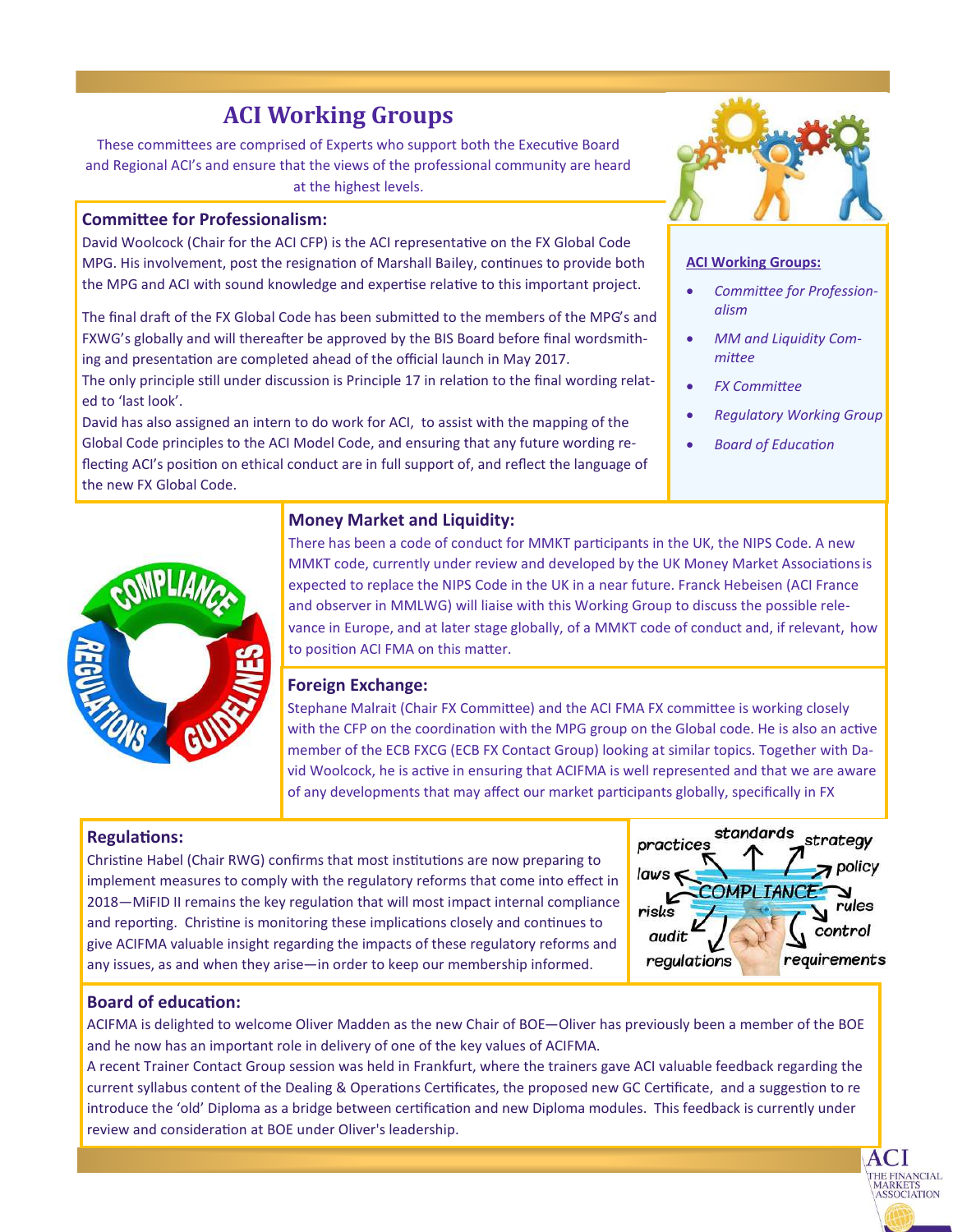

# **ACIFMA offers solutions to measure adherence and understanding for market participants.**

In preparation for the next challenge: attestation and proving adherence to the Global Code— ACIFMA is currently developing a

suite of solutions tailored to the needs of Market Participants—many of whom are members of ACIFMA and the 60+ National Associations represented by the Association globally.

The ACI Board of Education together with the Committee for Professionalism is developing a **Global Code Certificate**; this will allow market participants to understand the Code in its entirety as well as the understand practical applications of the Principles in their daily workplace.

The Global Code certificate will replace the Model Code Certificate, and will be launched officially after the launch of the FX Global Code. It will be available for training in June 2017.

ACIFMA has a solid reputation regarding Codes of Ethical conduct—thanks in large part to the ACI Model Code and the previous role that this code played in

*ACI is the world's leading non-profit, nonpolitical association of wholesale financial*  Global Financial Markets. Previously the Model Code was used as a template for the likes of the UK NIPS Code as well as some Central Banks regulatory codes e.g. Brown Book in Singapore.

ACI FMA will continue to provide its **ELAC** (E Learning Attestation and Certification) to market participants. This portal provides participants with a tool to 'prove' adherence and understanding through their PAR (Personal Accreditation Rating), gained through successfully answering questions and participating in cases/scenarios relevant to various Global Code Principles. ELAC also allows managers to overview team adherence, and Management Boards to overview institutional adherence to the Global Code.

Currently ACIFMA has a large base of current ELAC users who proactively decided to begin this transformation internally ahead of the Global Code launch. These users reflect institutions like: banks, buy side treasury and Central banks. This positions these institutions positively once the Global Code becomes public.



*market professionals, and has a proud and illustrious history of involvement in helping educate and test individuals on ethical conduct and best practices.* 



*REGISTER HERE - http://www.acidublin2017.com/*